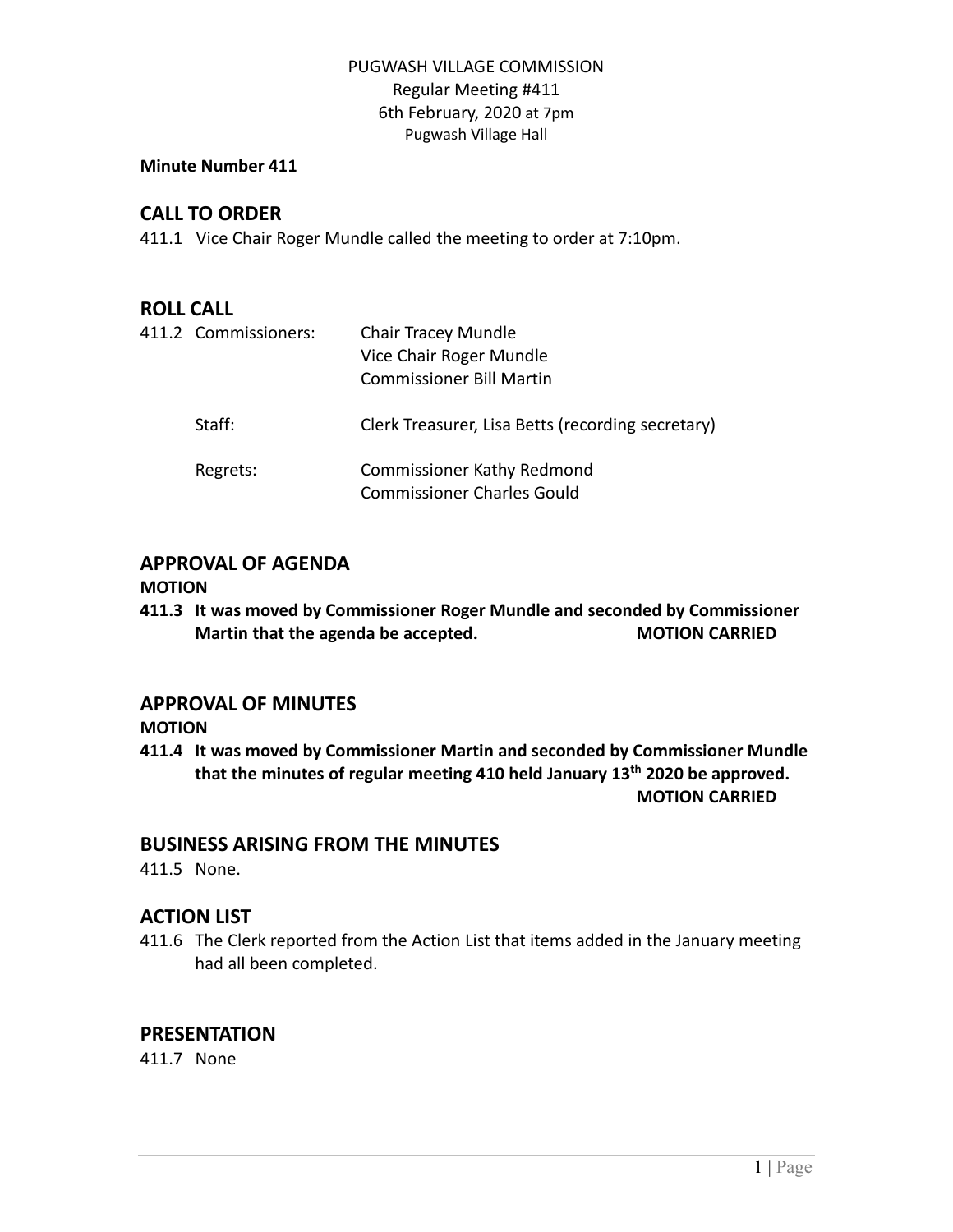#### PUGWASH VILLAGE COMMISSION Regular Meeting #411 6th February, 2020 at 7pm Pugwash Village Hall

#### **CORRESPONDENCE**

#### **Northumberland Community Curling Club - thanks for support of bonspiel**

411.8 Commissioner Martin reported that it was a fun event and well attended.

## **COMMITTEE REPORTS**

#### **Clerk Treasurer's Report**

- 411.9 An application to the province financial assistance to fix the tennis courts has been submitted.
- 411.10 The Temporary Borrowing Resolution has been approved by the minister and the borrowed funds are in a trust fund administered by the Village's lawyers.
- 411.11 The Public Works shed construction (materials only) cost has been estimated at \$37,000.
- 411.12 Still waiting from the insurance company for a budget amount to make repairs to the boardwalk storm damage.
- 411.13 The Village lawyer agreed that charitable status would be to the Village's advantage, though some additional paperwork comes with that status.
- 411.14 The second installment of Village taxes has been received.
- 411.15 Gallus Gael, a reenactment group, will be part of the entertainment during the Gathering of the Clans

#### **Physician Recruitment & Retention**

411.15No report other that Dr MacFarlane has recently retired.

## **MOTIONS**

411.17 None

## **NOTICE OF MOTIONS**

411.18 None

## **NEW OR OTHER BUSINESS**

411.19 The next regular meeting of the Pugwash Village Commission will be Thursday, 7pm February 6<sup>th</sup>, 2020